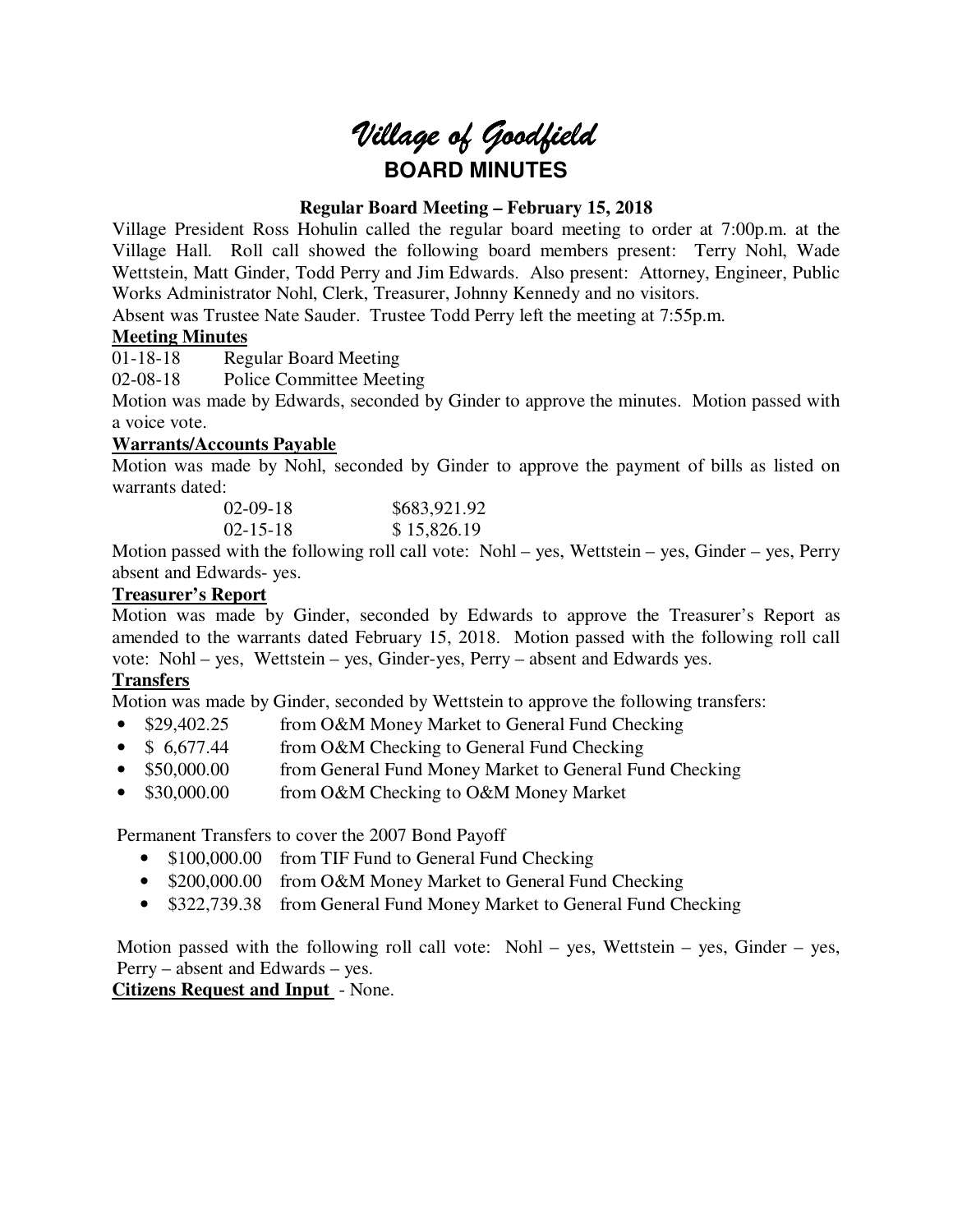#### **OLD BUSINESS**

## **WATER TREATMENT PLANT/DISTRIBUTION SYSTEM**

#### **1. Water Main Extension**

GA Rich is putting together a proposal for the work at the plant. Plans and specs are at EPA. IXOM contacted Duane and would like for the Village to send PO based upon their proposal. Village will send as soon as we get the EPA permit.

Motion was made by Wettstein, seconded by Edwards to authorize Engineer Yockey to put the Timberline Water main Extension out for bids. Motion passed with the following roll call vote: Nohl – yes, Wettstein – yes, Ginder yes, Perry – yes and Edwards – yes.

# **SEWER TREATMENT PLANT/DISTRIBUTION SYSTEM**

#### **1. Trunk Sewer Improvements, Clearing Brush, Easements**  Nothing discussed.

**Payment of outstanding invoices upon request of Village Engineer** 

There were no outstanding invoices.

**Comprehensive Plan/Mile and a half radius map** 

Nothing discussed.

**Safety Improvement for Norfolk Southern Railroad @ Harrison & Birkey Street** 

The Village received 2 bids on the S. Birkey Street and Harrison Street Improvements.

| RA Cullinan                  | \$168,855.36 |
|------------------------------|--------------|
| <b>McLean County Asphalt</b> | \$174,296.00 |

Motion was made by Nohl, seconded by Ginder to approve the low bid of \$168,855.36 by RA Cullinan. Motion passed with the following roll call vote: Nohl – yes, Wettstein – yes, Ginder – yes, Perry – yes and Edwards – yes.

Engineer Yockey brought a Petition for a Supplemental Order for Extension of Time on the Birkey and Harrison Street Improvements. Engineer Yockey recommended changing #6 to say requesting a 72 day time extension instead of a two month time extension and then to and including June 30, 2018 to complete the roadway approach improvements, as require by the Commission in this docket. Motion was made by Wettstein, seconded by Edwards to authorize Village President to sign the document as amended. Motion passed with the following roll call vote: Nohl – yes, Wettstein – yes, Ginder yes, Perry – yes and Edwards – yes.

#### **1. Possible Paving of Harrison Street**

Engineer Yockey brought a cost estimate of \$5,700 to pave the parking area on Harrison Street. This cost estimate is assuming the Village would do the prep work.

#### **Possible Annexation**

PWA Nohl has been in contact with Chance Knapp and plans to continue those discussions with Chance, Steve Knapp and Max Hoerr.

## **Redemption and payment prior to maturity of General Obligation Bonds (Alternate Revenue Source), Series 2007**

Bond pay will be mailed tomorrow.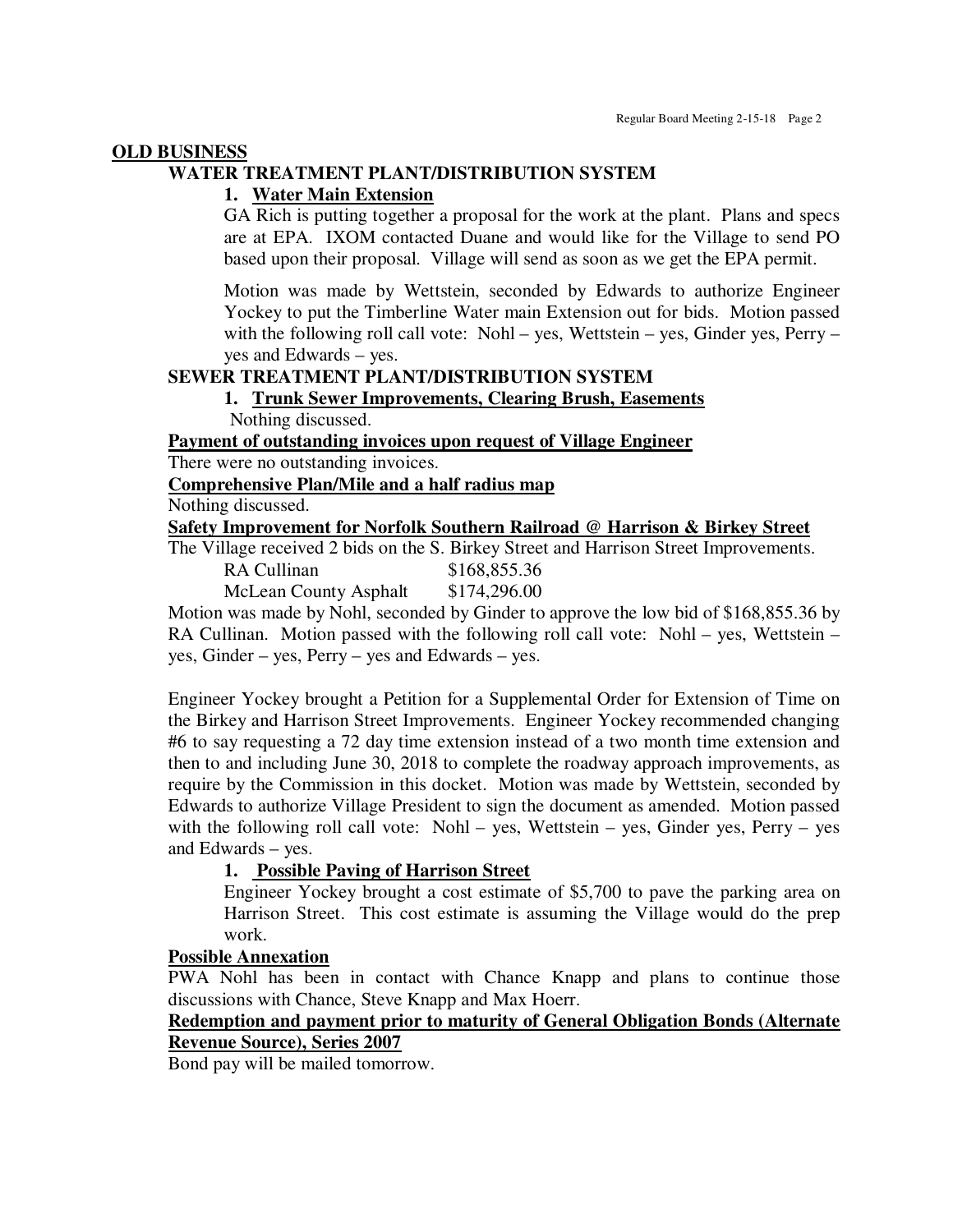## **Garage Addition**

Motion was made by Edwards, seconded by Nohl to allow PWA Nohl to put specs and get figures together for the Board to discuss at the next meeting. The Board will also consider putting together a Building Committee. The garage addition has been in the budget. Motion passed with the following roll call vote: Nohl – yes, Wettstein – yes, Ginder yes, Perry – absent and Edwards – yes.

## **Disc Golf Course at the Park Update**

Nothing new discussed. This item will be taken off the agenda.

# **Storm Sewer / Sanitary Sewer SE Development**

PWA received an email from Chance Knapp and will have ongoing discussions with him regarding the storm sewer/sanitary sewer SE Development and Annexation.

# **Barn III Dinner Theater**

Plans are still at EPA.

# **1. Annexation Costs**

Motion was made by Edwards, seconded by Wettstein to cover the cost of Annexation for the brick house purchased by owners of Barn III since the Village is asking for them to annex. Motion passed with the following roll call vote: Nohl – yes, Wettstein – yes, Ginder yes, Perry – yes and Edwards – yes.

# **2. ROW Negotiations for Water Main Extension**

Motion was made by Wettstein, seconded by Edwards to allow PWA Nohl to offer a free water hook up when the watermain is run if the property owners on the north side of Timberline Road will dedicate permanent Right of Way to the Village. Also the property owner of the property east of Barn III drive. Motion passed with the following roll call vote: Nohl – yes, Wettstein – yes, Ginder yes, Perry – yes and Edwards – yes.

# **5-10 Year Capital Improvements Plan**

# Nothing discussed.

**NEW BUSINESS** 

## **Police Contract**

Chief Brad Potts will bring numbers for Police Contract to the March Regular Board Meeting.

## **Park Mowing Bids**

PWA feels H& H Landscaping has done a very good job with the park mowing. Josh will contact H&H to see if they would be willing to mow again this year at the same price and also to see if they would be willing to sign a two year contract.

## **Ordinance – Sec. 9.121 Deposits on Streets and Sidewalks**

Motion was made by Nohl, seconded by Edwards to modify Village Code Section 9.121 Deposits on Streets and Sidewalks to include snow. Also to modify Section 9.125 Penalty to change the fine to be "not less than \$250 nor more than \$500". Motion passed with the following roll call vote: Nohl – yes, Wettstein – yes, Ginder yes, Perry – absent and Edwards – yes.

## **Supplemental Appropriations Ordinance for the Purpose of 2007 Bond Payment in Full**

Motion was made by Edwards, seconded by Ginder to approve Ordinance #18-02, and Ordinance providing for the Supplemental Appropriations in the Debt Service/Alternate